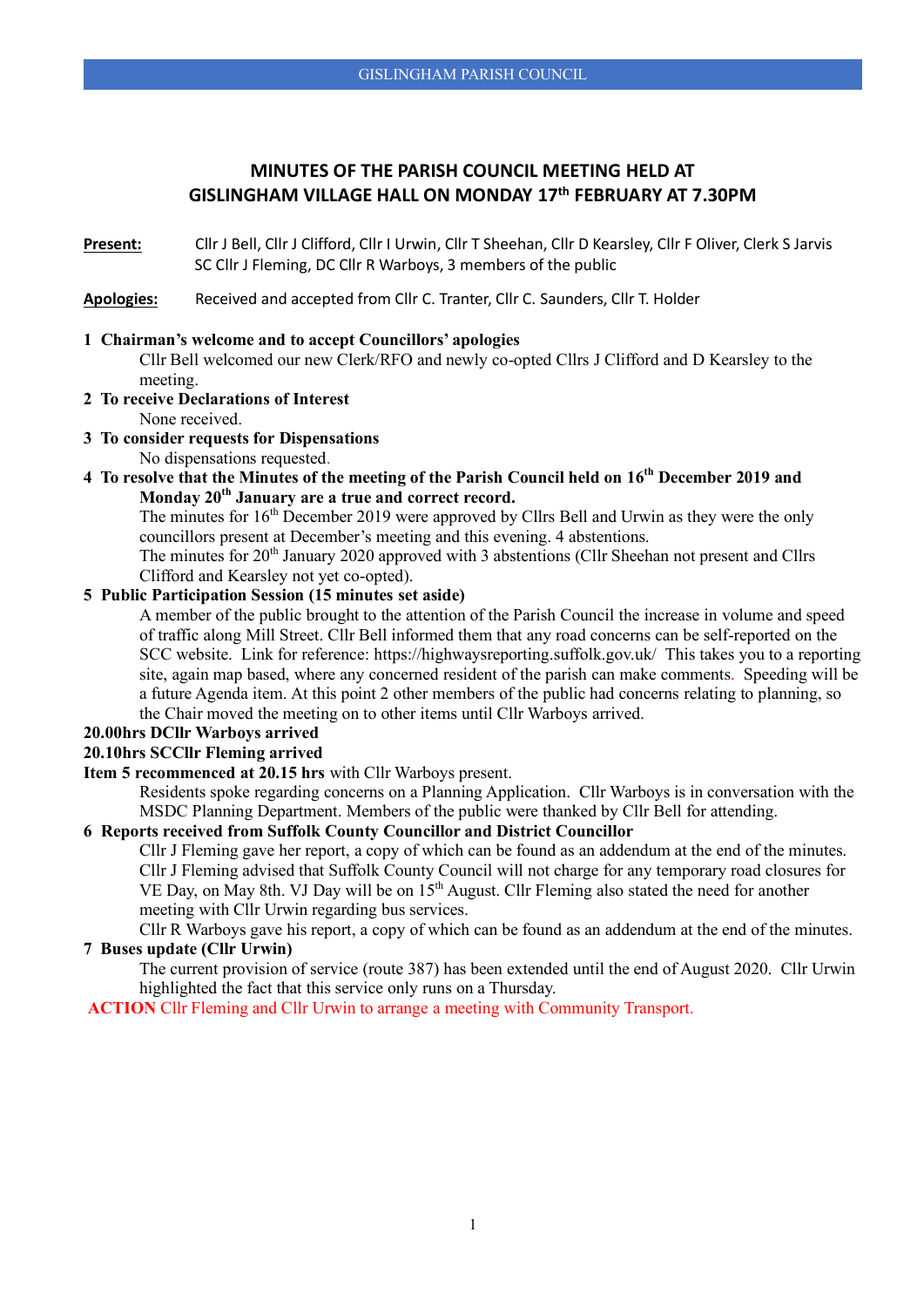#### **8 Health and Safety (Cllr Urwin)**

Cllr Urwin spoke on Health & Safety concerns at our Parish Council Meetings. The number of residents should be noted (not names) in the event of an evacuation from the Village Hall, this is already done. As residents sometimes leave during a meeting this should also be noted by the Clerk so that we can do a headcount if there was an evacuation. Informed the meeting of the location of the Fire Assembly Point, which is the Noticeboard by the bench. He expressed additional concerns regarding the safety aspect of setting up the tables and chairs in the hall and considering members of the public helping to do this.

#### **ACTION** – Clerk to review Health and Safety Policy

The Chair to advise all present at the commencement of any Parish Council meetings the fire exits and location of the Fire Assembly Point.

#### **9 Progress Reports for Information**

**a. Chair's Report** (Cllr Bell) Outdoor Sports and Recreation (OS&R) the surrender of the Skatepark lease is progressing, will report back when more information received; Chair is in discussion with Gislingham United Charity regarding mounting of a memorial bench for ex-Cllr Lawrence; Update on Asset of Community Value (ACVs) to be sought on Six Bells PH, Shop and Band Hut. Discussion regarding Insurance and Training for Volunteers (Footpath Warden, Speed Indicator Device (SID) Coordinator and Triangle Co-ordinator) took place later in the evening.

**b. Clerk's Report** (SJarvis) Thanks to Cllr Bell for welcome and tour of the Village; Training attended Clerk 1 and 2, Preparation for Audit, GDPR; a member of the Village Hall Committee has approached the Parish Council requesting funds for the Village Hall repairs, they were directed to the CIL Application form on the website; Replied to residents upset about dog mess on grass verges opposite Village hall (within sight of dog bin) They are happy to continue cutting the grass around the Triangle if this does not conflict with other gardening activities there (refer Item 13); Telephone message to MSDC to ascertain frequency of bin emptying – no response yet; Requested free Dog Litter Bin stickers from Dog's Trust UK. Enquired on behalf of Stuart Wells how often Council would like to receive SID reports, Councillors agreed monthly is the preferred frequency.

**c. Footpath Warden** (Mr Bryant - Volunteer) Ongoing discussion regarding equipment, including Health and Safety aspects and liability for using mechanical strimmer. Mr Bryant sent his report, a copy of which can be found as an addendum at the end of the minutes.

#### **ACTION -** Cllr Bell will email Mr Bryant inviting him to the March meeting so that we can discuss this matter further.

Clerk to update on Dog Bin collection details at the next meeting.

#### Clerk to advise Mr Wells regarding agreed frequency of SID report.

**d. Speed Indicator Device (SID)** (Mr Wells - Volunteer) Mr Wells sent apologies for only being able to send an image of statistics, which can be found as an addendum at the end of the minutes. Full report to follow.

### **e. Feedback from residents on issues/concerns** (Cllr Tranter)

A copy of this report can be found as an addendum at the end of the minutes.

The Chair highlighted the issue regarding dog owners depositing dog mess in bags in the Litter Bin on Charity Meadow. This bin is for litter only. The location of Dog Bins are advertised in the Village Noticeboard outside the Shop. Cllr Clifford suggested additional signage may be of use.

**f. Neighbourhood Watch** (Cllr Tranter.) A copy of this report can be found as an addendum at the end of the minutes.

#### **10 Planning**

No Planning Applications received

#### **11 Training Requests**

Parish Clerk is booked to attend Preparing for Audit 13/02/2020; GDPR 17/02/2020; IT Training 05/03/2020

Cllr Clifford is booked to attend Councillor Training 22/02/2020 and 29/02/2020

Cllr Holder has yet to complete his Councillor Training.

Councillors unanimously approved these courses.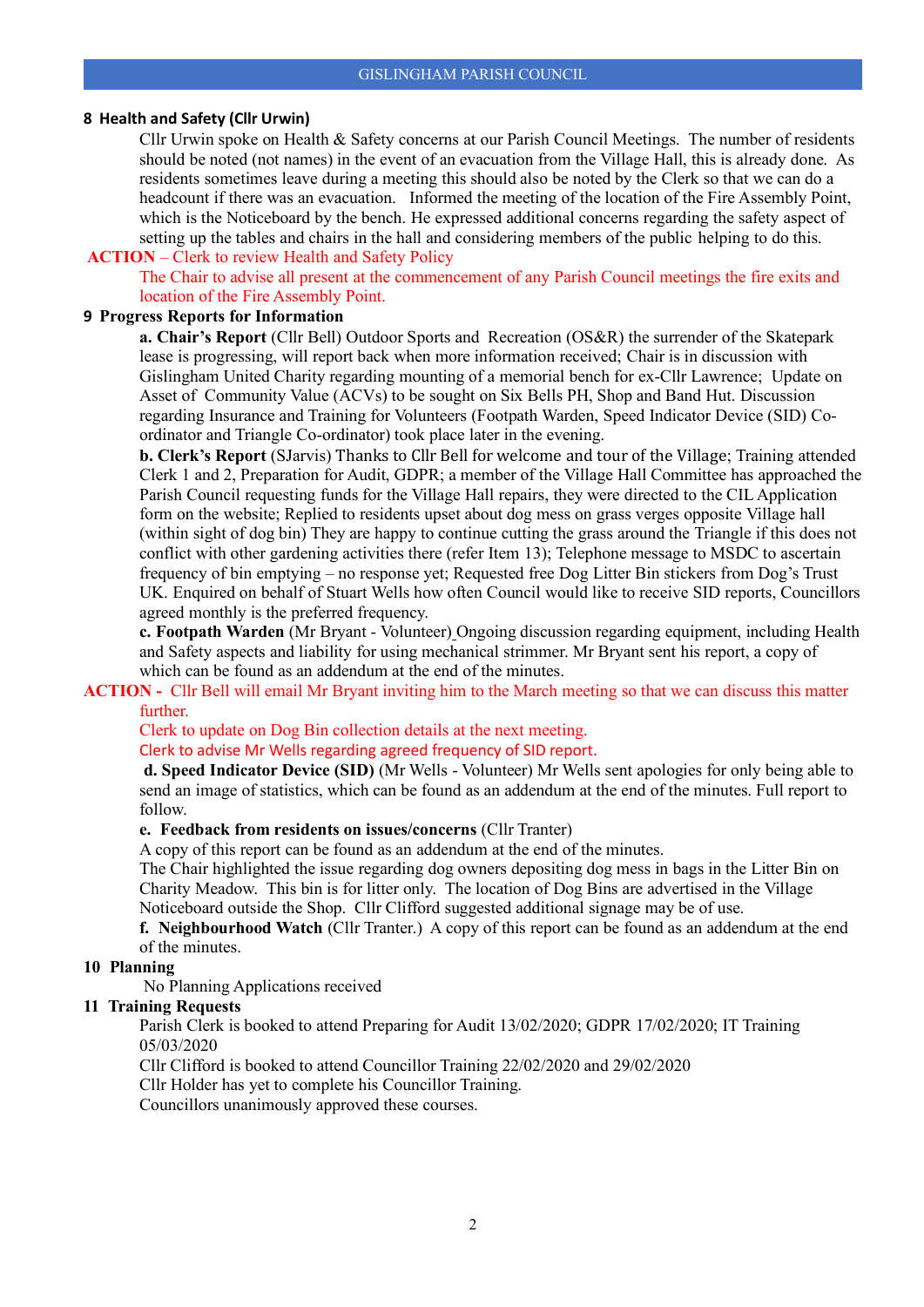**12 Finance –** To approve the following invoices for payment (Resolution required)

| <b>Community Action Suffolk</b> | for 6 email accounts and<br>subscription                   | £391.00 (inc VAT) |
|---------------------------------|------------------------------------------------------------|-------------------|
| <b>Community Action Suffolk</b> | for 3 x mailboxes                                          | £71.24 (inc VAT)  |
| <b>SALC</b>                     | Training for Clerk                                         | £132 (inc VAT)    |
| Admin                           | Clerk salary plus expenses                                 | £496.69           |
| Cllr Bell                       | expenses, stationery, stamps,<br>mileage for Forum Meeting | £36.46            |
| <b>SALC Payroll Services</b>    | Monthly                                                    | £7.50 (ex VAT)    |

Payments were unanimously approved with one abstention by Cllr Bell as a recipient.

### **13 Grass Cutting**

Cllr Bell confirmed the contract with Top Garden will cost £2,400 per annum fixed for 3 years at £7,200. Cllr Clifford requested an additional condition to the contract that no pesticides will be used.

- Proposed by: Cllr Clifford
- Seconded by: Cllr Urwin
- Unanimously approved.

The continuing issue of Dog Fouling was discussed. The resident mentioned in Clerk's Report, advised he was not prepared to continue cutting one verge due to irresponsible owners not clearing up after their dogs.

#### **ACTION** Cllr Bell will ensure the Grass Cutting Contract states, "no pesticides to be used in Gislingham" and will forward to the Parish Clerk. Also speak to the Contractor to see if we can add on this additional verge to the new Contract starting in April 2020.

#### **14 Gislingham United Charity Nomination**

A prospective nominee was put forward which will be discussed at Agenda Item 19.

**ACTION** Cllr Bell to approach nominee and forward email.

#### **15 VE Day**

Council discussed liaising with other organisations.

**ACTION** Cllr Bell will contact the WI and Friends of St Mary's to see their intentions.

### **16 Litter Pick**

Sunday April 19<sup>th</sup> from 11 to 12am agreed. Meeting at the Village Hall. .Cllr Kearsley to investigate obtaining hi-viz jackets and litter pickers for approx. 25 volunteers. Cllr Bell to advertise and to book the Village Hall from 10.30am – 12.30pm. Refreshments (tea, coffee, milk and biscuits) together with bin liners to be purchased nearer the date.

### **ACTION** Cllrs Bell/Kearsley

#### **17 Guest for Annual Village Meeting**

Councillors unanimously agreed to hold the Annual Village Meeting (AVM) on 18/05/2020 at 18.00hrs prior to Annual Parish Council Meeting (APCM) ,

**ACTION** Cllr Kearsley to approach Street Forge Workshop (Thornham) for potential speaker

**ACTION** Cllr Bell to check hall availability and advertise in Messenger, Village Noticeboard and Parish Council website

#### **18 Watson Bowl Nominations**

Need to start thinking of nominations. Cllr Bell advised that the previous Chair had informed her that the recipient could not be a Councillor or receive remuneration for the service they perform. The Parish Council will discuss and vote on nominations at the April Council Meeting. The Watson Bowl will be presented to the recipient at the Annual Village Meeting on Monday 18<sup>th</sup> May. Nominations to be sent to the Parish Clerk on [clerk@gislinghamparishcouncil.com](mailto:clerk@gislinghamparishcouncil.com)

**ACTION** Cllr Bell to advertise in Messenger, Village Noticeboard and Parish Council website

### **19 To consider excluding the public and press**

To consider excluding the public and press for the next item as their presence would be prejudicial to the public interest due to the confidential nature of the matter to be discussed (Public Bodies Admission to Meetings Act – 1960)

As there were confidential items to discuss members of the public were kindly asked to leave.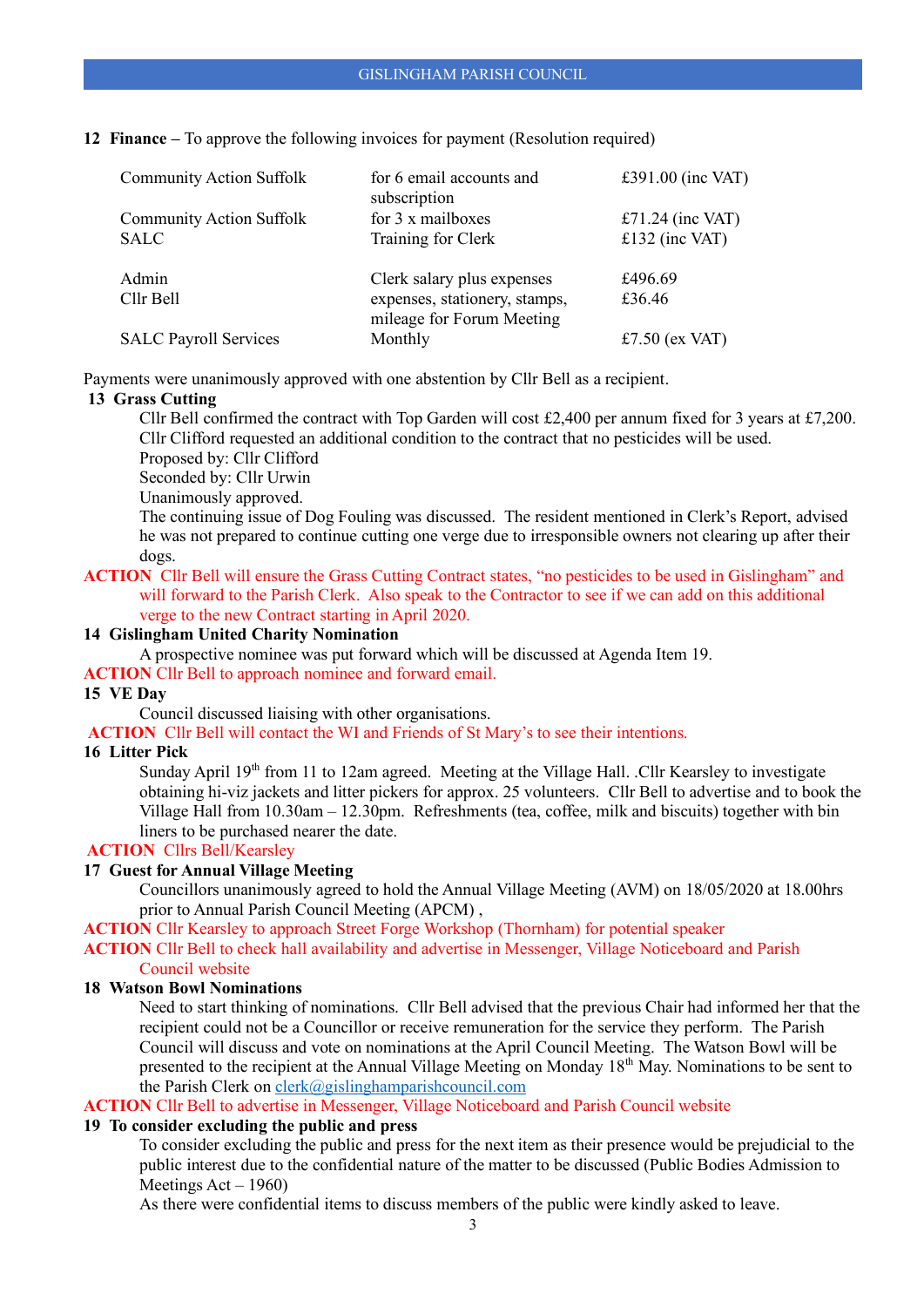**County Council** 

# **20 Next Parish Council Meeting: Monday 16th March 2020 at 7.30pm Meeting concluded at 10.15pm**

# **Parish Report February 2020 Gislingham Parish Council**

Councillor Jessica Fleming, Hartismere Division, Suffolk [Jessica.fleming@suffolk.gov.uk](mailto:Jessica.fleming@suffolk.gov.uk) Tel: 07714-597980 Twitter: @jesstfleming

**Roadworks Permit Scheme –** SCC intends to introduce a permit scheme for all road and street works which will give the County Council powers to manage and condition work carried out on the public highway such as utilities and Suffolk Highways. The new scheme will be in place from 1<sup>st</sup> April. Details of the scheme are available on Suffolk County Council's [website](https://committeeminutes.suffolk.gov.uk/HomePage.aspx) under the item 28-01-2020.

**Civil Parking Enforcement –** transfers from the police to local authorities on 6th April. West Suffolk Council and Ipswich BC will enforce CPE in the Mid Suffolk.

**Bus Services –** current buses will run until August while the no. 387 route is reviewed.

Post-16 School Travel Policy Consultation - SCC is seeking views on proposed Post-16 Travel Policy (mainly clarifications); the consultation runs from 13th January until 26 February 2020 and affects Year 11 and 12 students. Please refer to the online survey a[t www.suffolk.gov.uk/consultations,](http://www.suffolk.gov.uk/consultations) email views to [Post-16TravelConsultation@suffolk.gov.uk](mailto:Post-16TravelConsultation@suffolk.gov.uk) or write to Post-16 Travel Consultation Team, Floor 3 Gold, Endeavour House, 8 Russell Road, Ipswich, IP1 2BX.

**New Special Educational Needs and Disability (SEND) units -** The following schools have been identified to develop adjunct SEND facilities:

- Two Generic Key Stage 1 (Primary) Units Pipers Vale Academy and Burton End Academy
- Three Communication and Interaction Key Stage 2 Units Murrayfield Primary Academy, Houldsworth Valley Primary Academy, and Causton Junior School
- One Cognition and Learning Key Stage 2 Unit Clements Primary Academy
- Three Communication and Interaction Key Stage 3/4 Units Copleston High School, Ixworth School, and Newmarket Academy
- One Cognition and Learning Key Stage 3/4 Unit Castle Manor Primary Academy.

These units will provide 168 additional specialist placements in Suffolk as of September 2020 and more as this project progresses with further commissioning for units post September 2021.

**Ipswich Northern Relief Road -** SCC has published the Strategic Outline Business Case (SOBC) for the route(s) which concluded that there is an economic case to progress to a second phase. However, the project is not supported by affected Districts and it would require a commitment to building a large no. (15,000 approximately) additional new homes. Cabinet will decide next steps on Tuesday.

*Cllr Jessica Fleming: Jessica.fleming@midsuffolk.gov.uk Tel: 07714-597980 Twitter: @jesstfleming*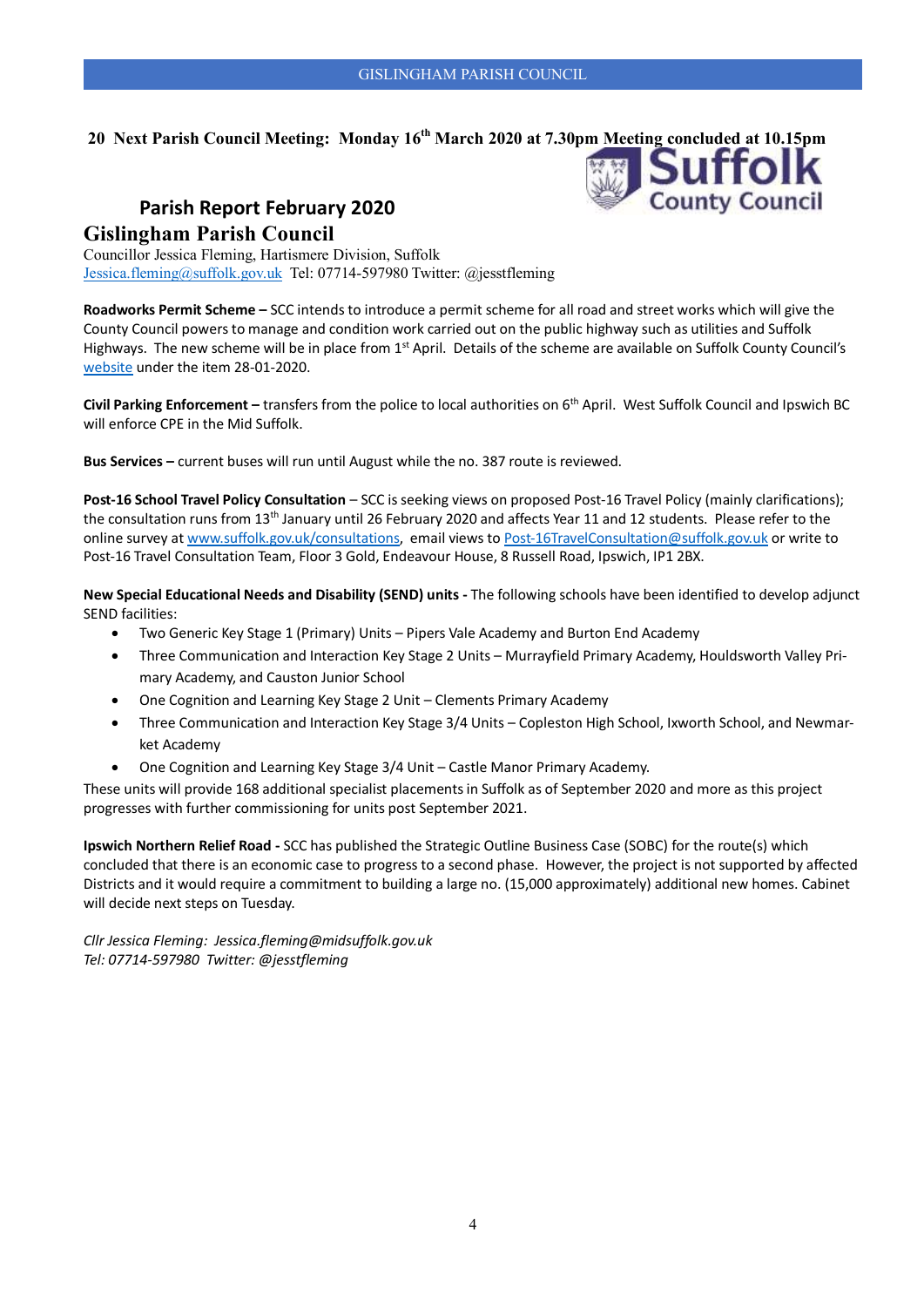# **District Councillor Report: Gislingham Ward**

*Mellis, Gislingham, Thornham, Wickham Skeith, Wortham and Burgate Parish Councils* 

### **Feb 2020**

**This is a bit of a "cheat" on my part but we are waiting in council for briefings from: the Environmental Task Force due April/May, The Draft Local Plan due April, and the Council Meeting to decide the budget 27th Feb. but I received this update from the Corporate Manager for Environment and the Public Realm that I thought would be useful to share especially as it has the email address for reporting fly tipping.** 

**I intend to take up Mr Garrett's invitation for a ward tour to look together at what can be done at a ward level with respect to day to day management as well as improvement works to enhance the local environment that could be planned in your ward.** 

#### **I would be grateful for the respective Parish Councils suggestions with regard to this.**

Welcome to the first Public Realm update of 2020.

This update covers highlights of our work since the beginning of the new year.

I regret that along with dealing with many things that enhance the environment and peoples' enjoyment of it there are some very unpleasant tasks that we also have to deal with so I make no excuses for starting this update on a more negative note.

I promise the rest of the update will be more positive.

**Edwardstone Fly Tip**: Fly Tipping remains the blight of our countryside and public areas. At the beginning of January there was a buzz on social media about 50 to 60 tyres that had been dumped on road verges in Edwardstone. This is on a commercial scale and it took Babergh's contractor two visits to clear two truck-loads. I attach photos of the extent of what was cleared. It is estimated that this cost the authority £600 in labour to clear and additional costs would have had to be met by the County Council who foot the bill for the disposal of tyres.

**Other Fly Tipping cleared in January**: Each month we report on the number of fly tips that each Council clears and we also have a target to clear them within 48 hours. This table charts our performance for January:

|                                 | Jan-<br>20 | Cleared<br>within<br>48hrs | Percent<br>cleared<br>within<br>48 hrs | Over<br>48hrs |
|---------------------------------|------------|----------------------------|----------------------------------------|---------------|
| <b>MSDC Fly</b><br><b>Tips</b>  | 38         | 38                         | 100%                                   | O             |
| <b>BDC Fly</b><br><b>Tips</b>   | 42         | 42                         | 100%                                   | O             |
|                                 |            |                            |                                        |               |
| <b>Total Fly</b><br><b>Tips</b> | 80         | 80                         | 100%                                   | 0             |

I am pleased to report that for such a busy month, all were cleared within 48 hours of being reported. Occasionally we do not meet that target but that is usually for sound reasons such as not finding the fly tip in the reported location and having to go back to the customer who reported it for more information or finding that the fly tip contains hazardous waste such as asbestos where we then have to call in another specialist contractor to deal with it. Whilst Public Realm have the dirty job of collecting and disposing of fly tipped material it is our Environmental Protection Team who enforce the law, especially around trying to secure prosecutions. Public Realm work closely with them to sift through the material, looking for evidence of who might have dumped it and where that evidence is found the Environmental Protection Team will try to secure a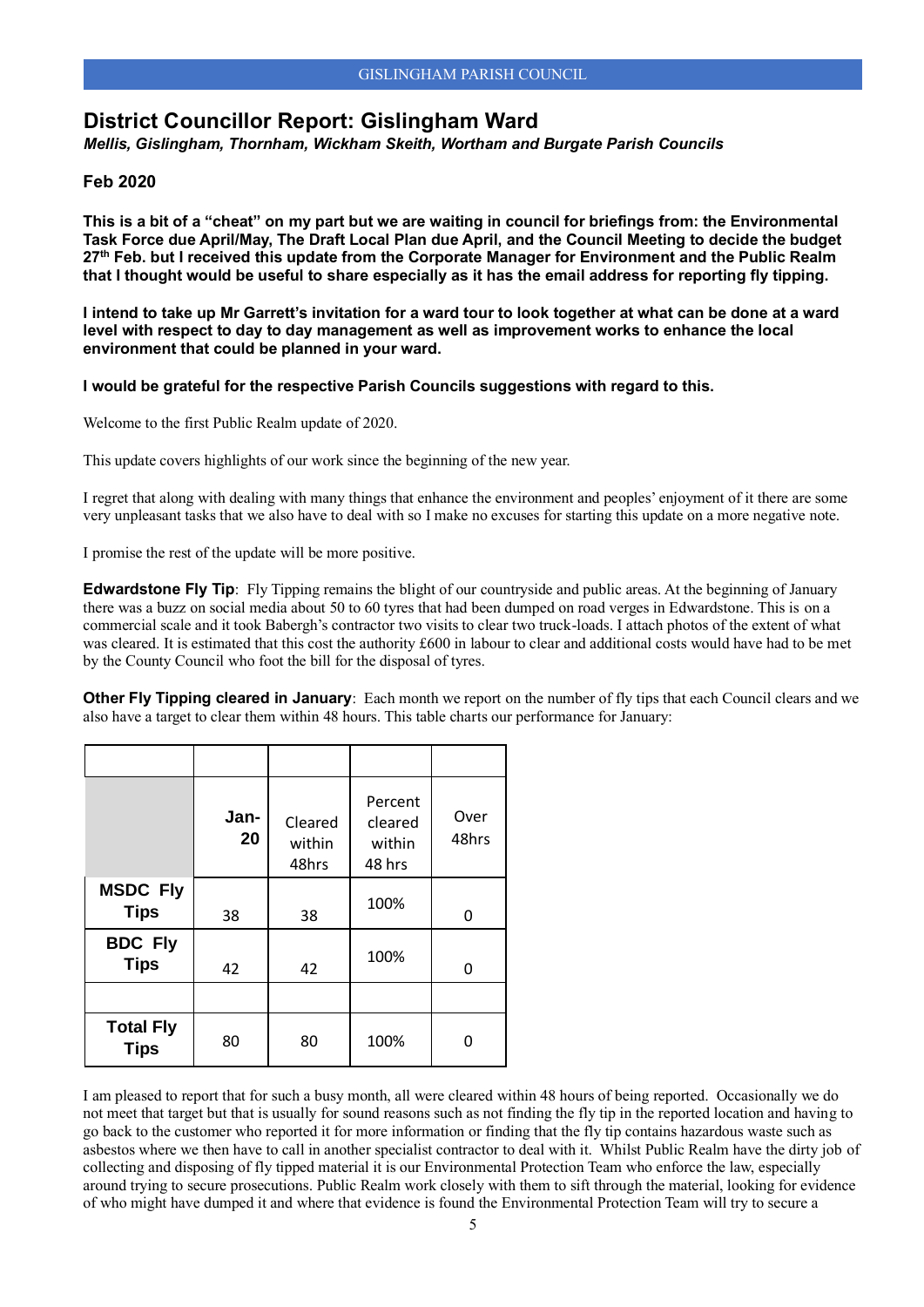#### GISLINGHAM PARISH COUNCIL

#### prosecution.

Both Councils have a duty to deal with fly tipping on public land, fly tipping on private land remains the responsibility of the relevant landowner to deal with.

Fly tipping can be reported via the Councils website using these links:

<https://www.midsuffolk.gov.uk/environment/street-care-and-cleansing/fly-tipping/>

I will report in a later update on a campaign that the team will be involved in during 2020 that will seek to help tackle this nationwide issue.

Now on a more positive note:

**Tree For Life**: Following this schemes successful second year in Mid Suffolk and its successful first year in Babergh the team organised two collection events at Cedars Park Community Centre on the 25<sup>th</sup> January and Hitcham Village Hall on the 1<sup>st</sup> February. Proud parents, many bringing their new born babies and other family members arrived to choose their trees. There were many smiling faces as parents took away their tree and instructions on how to plant and look after them and many questions were answered demonstrating there is a real appetite for improving the environment and also celebrating new born life. We also offered a tree for those who had sadly lost a baby, who wanted a memorial tree to remember the sad loss of their infant loved one. The scheme will see 274 trees planted in Mid Suffolk and 196 trees in Babergh. Parents were offered a fruit tree of different varieties of Apple, Pear, Plum and Cherry and a selection of native woodland trees including Oak, Hornbeam, Lime, Alder, Horse Chestnut, Silver Birch and Beech.

I wish to thank Cabinet Members Cllr Jessica Fleming and Cllr Elisabeth Malvisi as well as Cllrs Andrew Stringer, Rachel Eburne, Gerard Brewster and Robert Lindsay who also attended to help. My thanks also to the Public Realm team members who made this a success.

**Play Area Improvements**: this is not the usual time of year for this but the team managed to squeeze in a few improvements to play areas across both districts.

Partridge Close play area, Stowmarket: Replacement of dilapidated play equipment with modern apparatus for younger children. Chosen for the best play value and to fit in to the surroundings.

Poplar Road (HRA play area), Great Cornard: The removal and landscaping of dangerous and dilapidated sleeper steps and play equipment:

Uplands Road play area, Sudbury: The removal of an old, damaged multi-play unit. This will be replaced and improved upon once a consultation has been carried out.

**And everything else we do every day**: this update is intended to cover the highlights and will not be an exhaustive list of everything we do every day of the month however on a daily basis the team is involved in a massive range of tasks that keep our parks, open spaces and other assets ticking over as well as our streets and other public places. After we stopped cutting grass in October our attention has turned to trees, hedges, shrub beds and other areas worked on as part of our winter programme. This is also the time of year when equipment is given its annual service such as mowers and all the construction tasks such as fencing and path works are completed.

Peter Garrett Corporate Manager for Countryside and Public Realm **Rowland Warboys 05/01/2020 rowland.warboys@midsuffolk.gov.uk**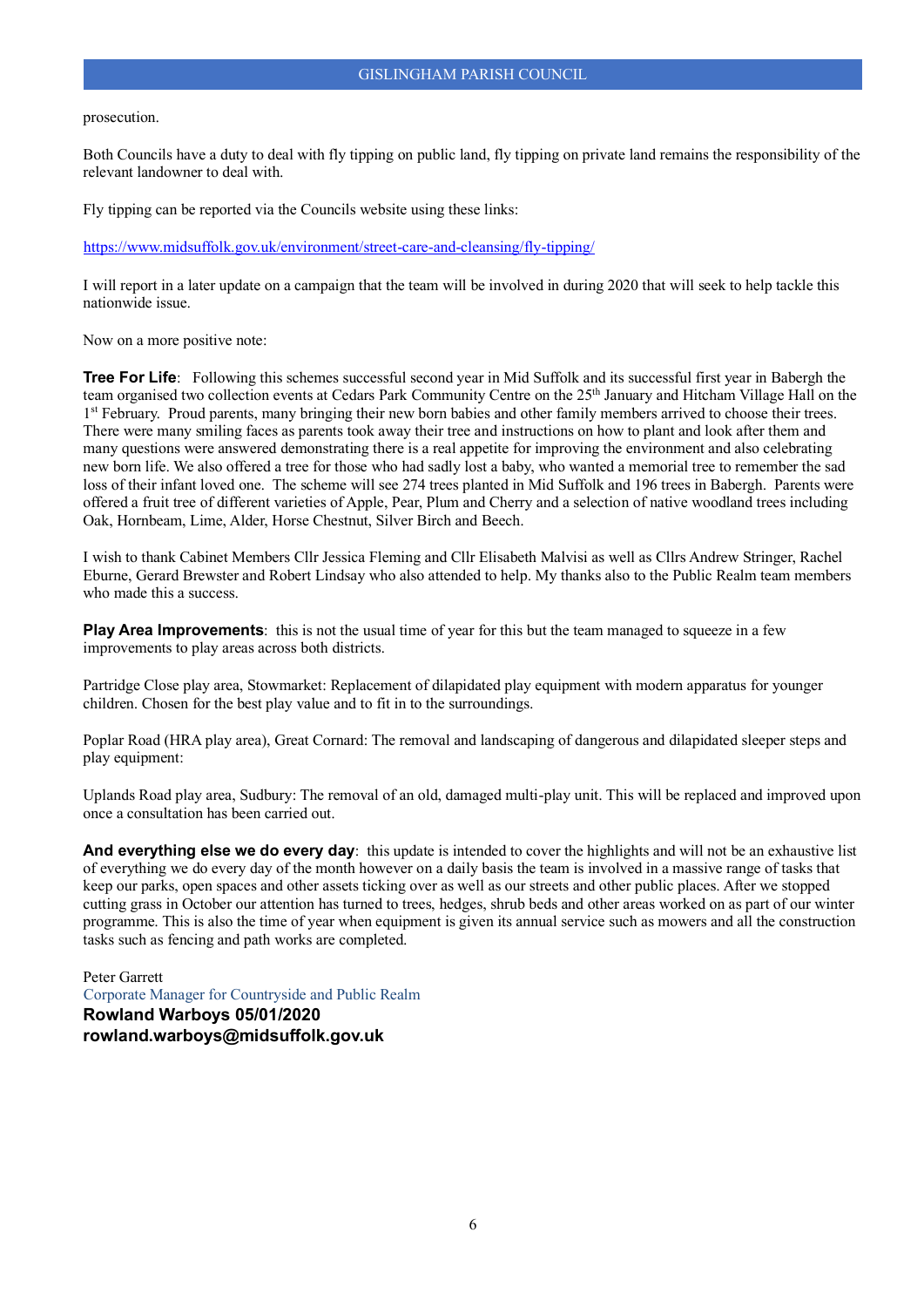Report from Councillor C. Tranter February 2020

# **Neighbourhood Watch Report .**

It has been widely reported that Gislingham resident Mr Lee Fitzgerald was reported missing on 13th January 2020 , friends and family are obviously concerned , therefore if you have any information please contact Suffolk Police on 101 quoting CAD ref 161 of 13 January .

No crimes have been reported to me , however I have been advised of some " illegal " roofers operating in Suffolk --they drive past your property advise that they were just driving past and noticed some major damage to your roof which is in urgent need of repair , they will then quote a price and offer to do the work , will probably return the next day , remove a few tiles and the price for " the work undertaken " simply removing and putting back the tiles may have increased tenfold ...A SCAM ..**Never** employ 2 tradesmen " who were just passing by " , if you need or suspect that you need some work done contact a qualified or recommended tradesperson .

# **Booksale/Helpdesk**

I do not really have a report from the February Booksale / Help desk , however , the residents that I did speak to were concerned over the amount of potholes that have appeared during recent weeks ( no doubt worsened by the recent bad weather ) in Mill St , Finningham Road and Back St , each of those spoken to was referred to the Suffolk Highways web site for self reporting .

In addition there was much concern expressed regarding missing Gislingham resident Mr Lee Fitzgerald , reported missing 13TH January 2020 .( This will feature in my neighbourhood watch report ) .